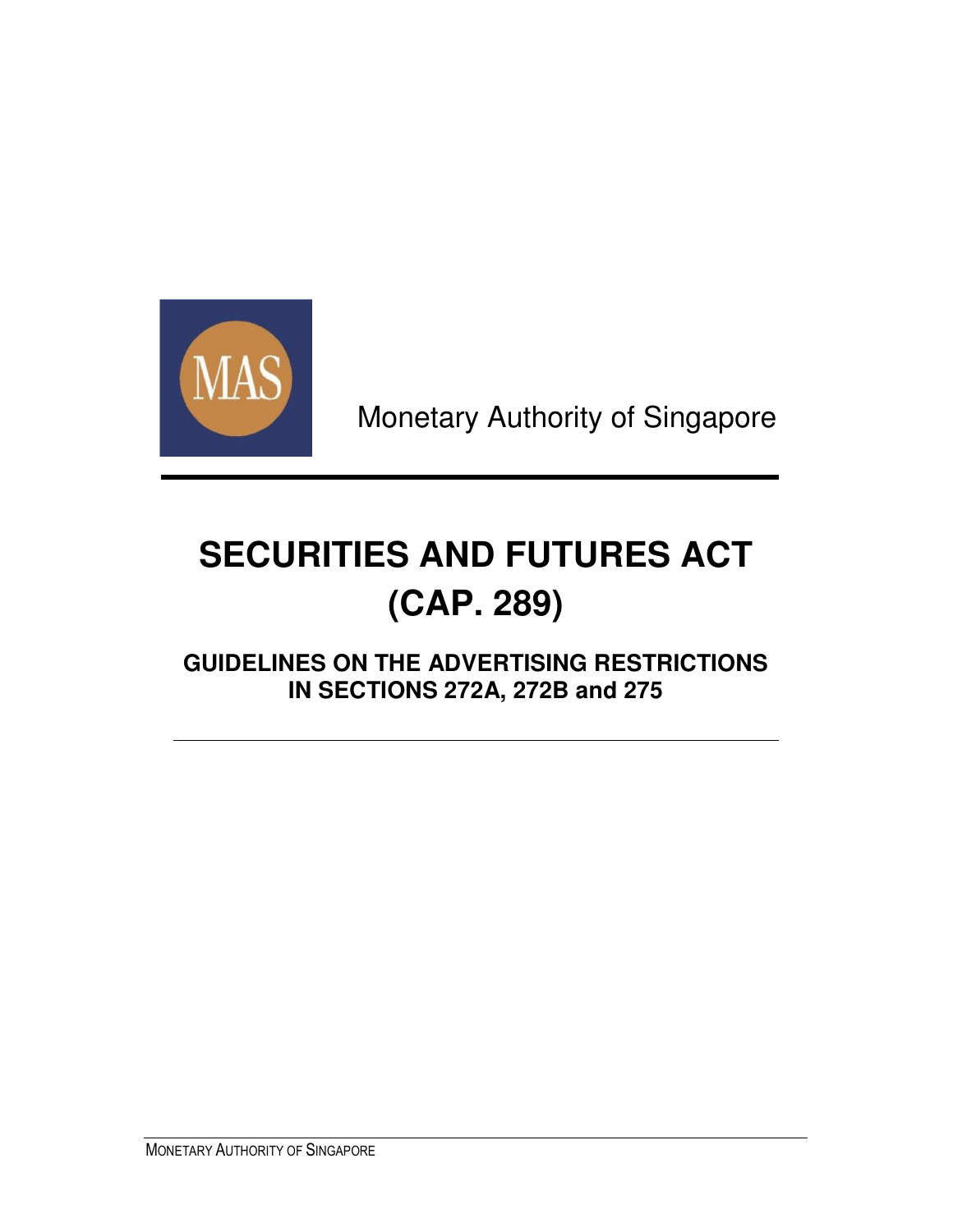#### GUIDELINES ON THE ADVERTISING RESTRICTIONS IN SECTIONS 272A, 272B AND 275

#### 1 PURPOSE

1.1 These Guidelines are issued by the Monetary Authority of Singapore pursuant to section 321 of the Securities and Futures Act (Cap. 289) ("SFA") to provide guidance on the scope of the advertising restrictions in sections 272A, 272B and 275 of the SFA.

#### 2 DEFINITIONS

2.1 For the purposes of these Guidelines:

"advertisement" has the same meaning as in section 272A(10) or 275(2) of the SFA, as the case may be.

"exempted offer" means an offer of securities that falls within –

- (a) the small offers exemption under section 272A of the SFA;
- (b) the private placement exemption under section 272B of the SFA; or
- (c) the accredited investors and certain other persons exemption under section 275(1) of the SFA.

"factual information" in relation to an offer or intended offer means descriptions of the securities being offered or of the business and affairs of the person making the offer, the issuer of the securities offered, or where applicable, the underlying entity of the securities offered (where the reference to "affairs of the person making the offer, the issuer of the securities offered, or where applicable, the underlying entity" shall be construed in the manner set out in section 272A(11) or 275(2A) as the case may be).

"offer" means an offer of securities.

"prospectus" has the same meaning as in section 239(1) of the SFA.

"securities" has the same meaning as in section 239(1) of the SFA.

"specified person" has the same meaning as in the Guidelines on Personal Offers Made Pursuant to the Exemption for Small Offers.

"qualified person" means a person who is qualified to be offered securities pursuant to an exempted offer as follows: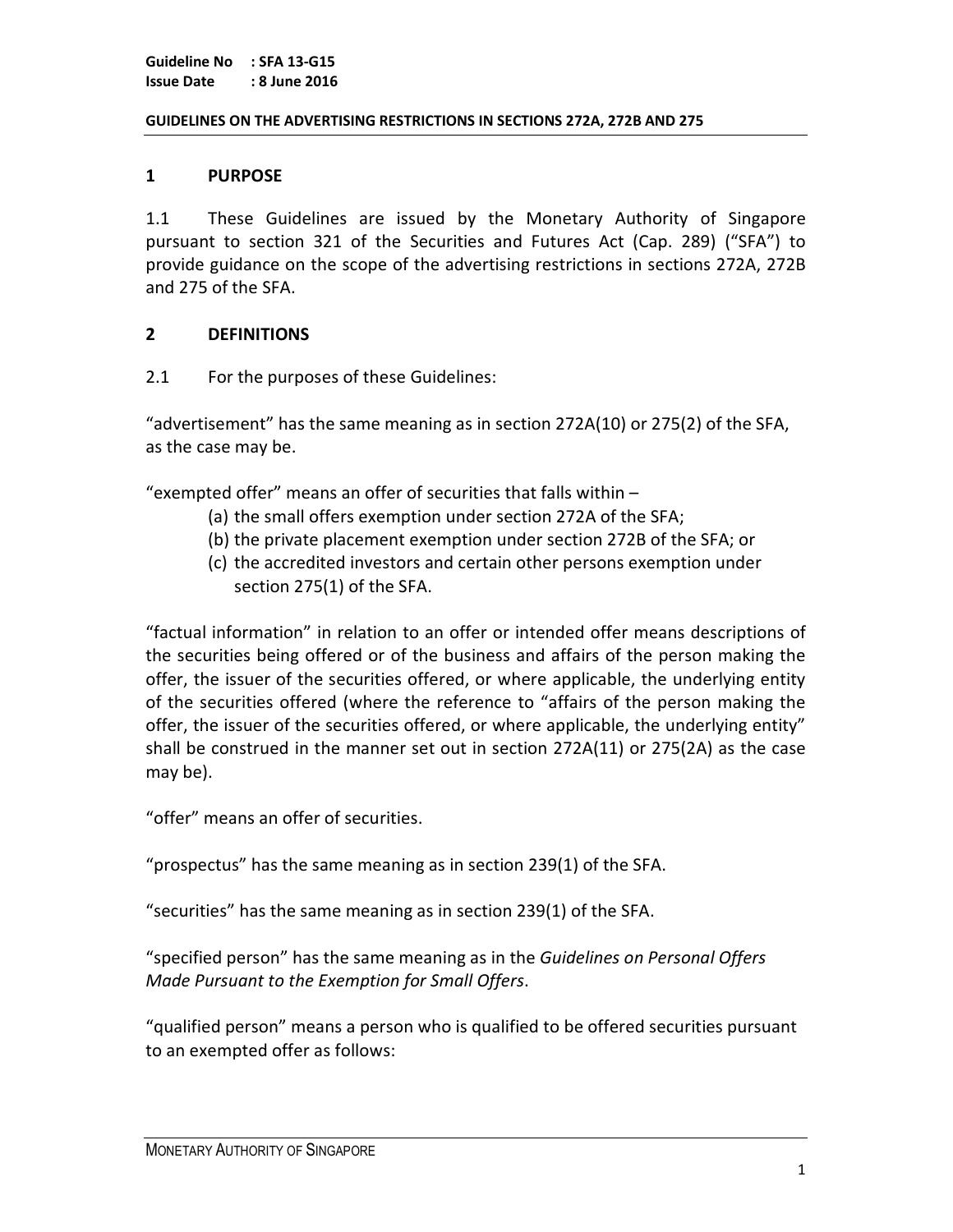- (a) in relation to an exempted offer pursuant to section 272A, a person would be qualified to be offered securities if a specified person has assessed, through pre-qualification procedures that it has established in accordance with the Guidelines on Personal Offers Made Pursuant to the Exemption for Small Offers, that the person is a person to whom a exempted offer pursuant to section 272A can be made;
- (b) in relation to an exempted offer pursuant to section 272B, a person would be qualified if he is one of no more than 50 persons to whom the exempted offer pursuant to section 272B is made; or
- (c) in relation to an exempted offer pursuant to section 275, a person would be qualified if a specified person has carried out appropriate due diligence and thereby ascertained that the person falls within the definition of a "relevant person" under section 275(2) of the SFA.

"restricted access platform" means a crowd-funding platform on which information relating to offers or intended offers is accessible only by qualified persons upon logging in with their unique identifiers and passwords.

"unrestricted access platform" means a crowd-funding platform on which information relating to offers or intended offers is also accessible by persons who are not qualified persons.

# 3 GUIDANCE ON ADVERTISING RESTRICTIONS

3.1 An exempted offer is subject to the condition under section  $272A(1)(c)$ ,  $272B(1)(b)$  or  $275(1)(a)$  of the SFA, as the case may be, that the exempted offer is not "accompanied by an advertisement making an offer or calling attention to the offer or intended offer" (the "advertising restriction"). In other words, an offer that does not comply with the advertising restriction would not be an exempted offer.

# Communication to qualified persons

1

3.2 To observe the advertising restriction, communication may only be made to qualified persons and the content of such communication must be confined to factual information.

3.3 Communication of factual information to qualified persons need not be made in hard copy or in any particular form or format<sup>1</sup> as long as it is made in

MONETARY AUTHORITY OF SINGAPORE  $1$  In this regard, while the definition of "advertisement" in section 275(2) excludes an "information memorandum", the factual information need not be communicated in the format of a document that is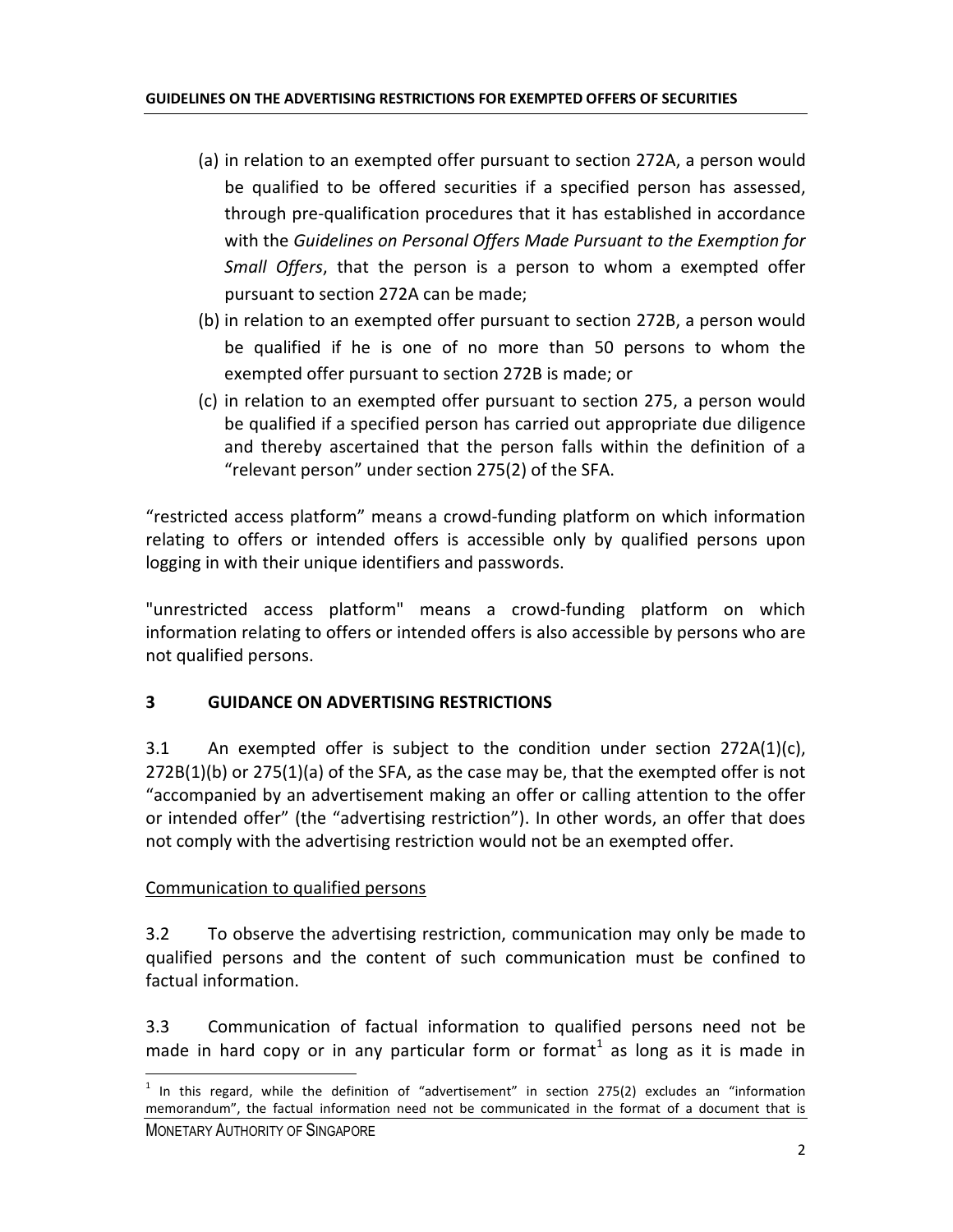writing. In particular, communicating only factual information in the form of a letter or an email addressed to qualified persons would not result in a breach of the advertising restriction.

Application of advertising restriction to offers of securities made through crowdfunding platform

3.4 This section clarifies how the advertising restriction would apply to offers that are made or intended to be made through a crowd-funding platform.

# Platform design

3.5 Offers made through an unrestricted access platform would not comply with the advertising restriction.

3.6 Offers made through a restricted access platform would comply with the advertising restriction provided that only factual information about offers or intended offers is provided to the qualified persons.

3.7 Notwithstanding the paragraph above, a restricted access platform which publishes generic information on any unrestricted section of its website that is also accessible to persons who are not qualified persons would not be in compliance of the advertising restriction if such generic information draws attention to an offer or intended offer. For example, mentioning on the unrestricted section of the platform that there is a food and beverage company offering shares on the platform would result in a breach of the advertising restriction. This is notwithstanding that the factual information about the offer is confined to the restricted section of the platform.

# Publicising a platform

l

3.8 A platform operator may publicise the existence of its crowd-funding platform. Such publicity may provide information about the platform and its services and may mention past offers that were made and completed through the platform so as to publicise its track record in intermediating such offers. Such publicity should not, however, call attention to any offer that is still open or to any intended offer.

commonly referred to as information memorandum in order for it to be excluded from the definition of "advertisement". It suffices that the communication is made in writing (including email) and contains only the type of information mentioned in paragraph (a) of the definition of "information memorandum" in section 275(1A)(2).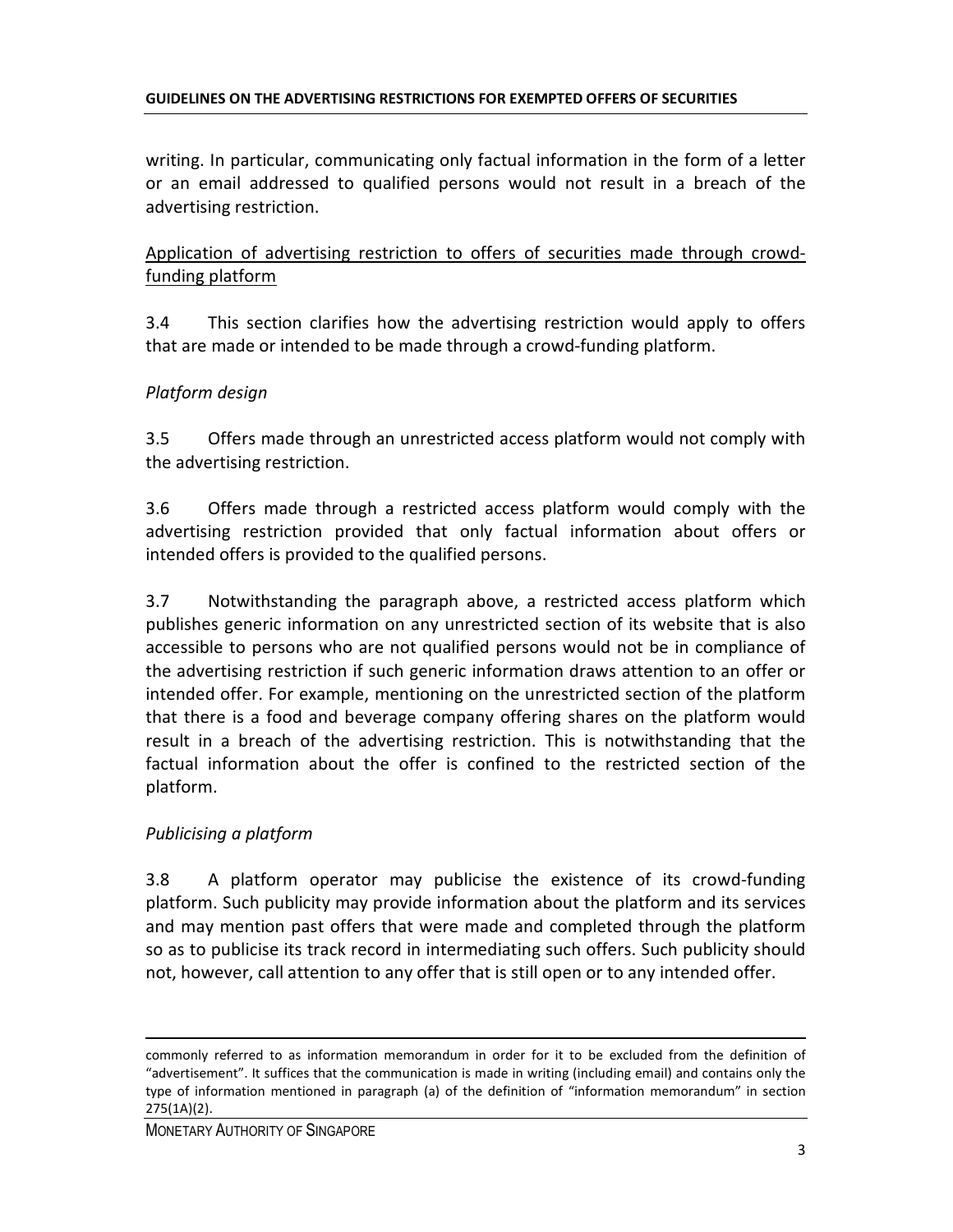3.9 For example, if the publicity mentions that there is a company on the platform offering bonds of a specific tenor or coupon, it would result in a breach of the advertising restriction. It would also be a breach of the advertising restriction if the publicity includes a link that leads to information about any offer that is still open or any intended offer, even if there is no express reference or mention of an offer or intended offer.

# Further examples

3.10 Further examples of cases that would or would not be in compliance with the advertising restriction are set out in Appendix 1.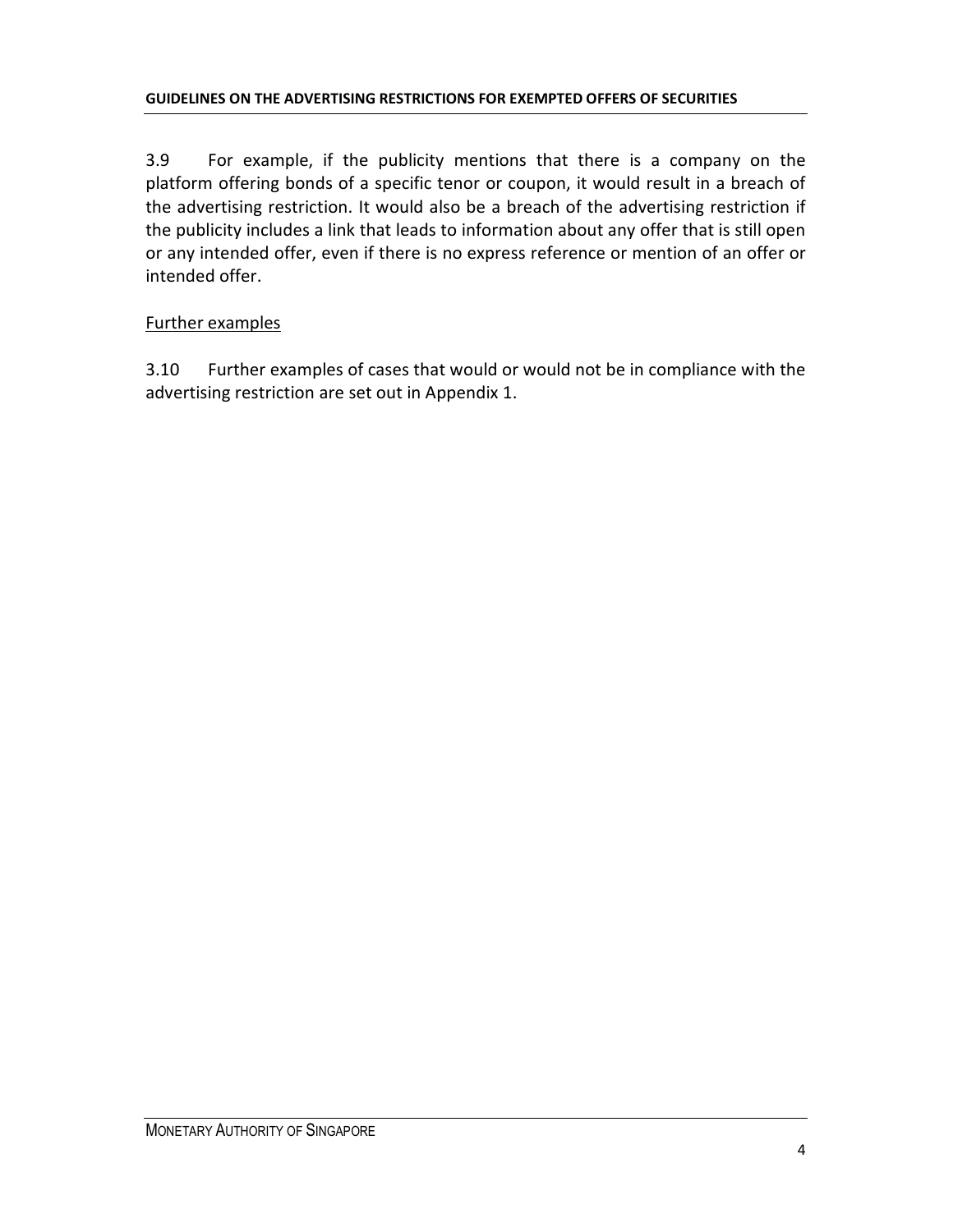#### Appendix 1

#### SAMPLE CASES

#### Sample case (1)

The operator of ABC-Platform, a restricted access platform, mentions on the unrestricted access section of its website that a company is raising \$5 million in equity and has raised \$3 million so far. No other information about the offer is mentioned in the unrestricted access section. Further details can only be found on the restricted access section of the platform.

The advertising restriction is breached in this case as the information about the company's offer is also accessible by persons who are not qualified persons.

#### Sample case (2)

The operator of ABC-Platform, a restricted access platform, publishes information on XYZ Ltd's new offer of shares on the restricted access section of its website. The published information describes XYZ Ltd's business and affairs, and the offer size and offer share price. The published information also includes a statement that reads "This is an outstanding opportunity to gain exposure in a new high growth industry".

The advertising restriction is breached in this case as the published information is not confined to factual information, in particular, the part of the statement that reads "outstanding opportunity", which is a statement of opinion.

## Sample case (3)

The operator of ABC-Platform, a restricted access platform, sends an email to all registered users of its platform all of whom are qualified persons. The email reads –

"We are pleased to inform you of an amazing opportunity that could make you 10x your investment. XYZ Ltd., a company in the JTX industry, is offering 1 million new shares at \$1 each for subscription. For more information, please log-on here [link to the platform]."

The advertising restriction is breached as the content of the email is not confined to factual information, in particular, the part that reads "amazing opportunity that could make you 10x your investment", which is a statement of opinion.